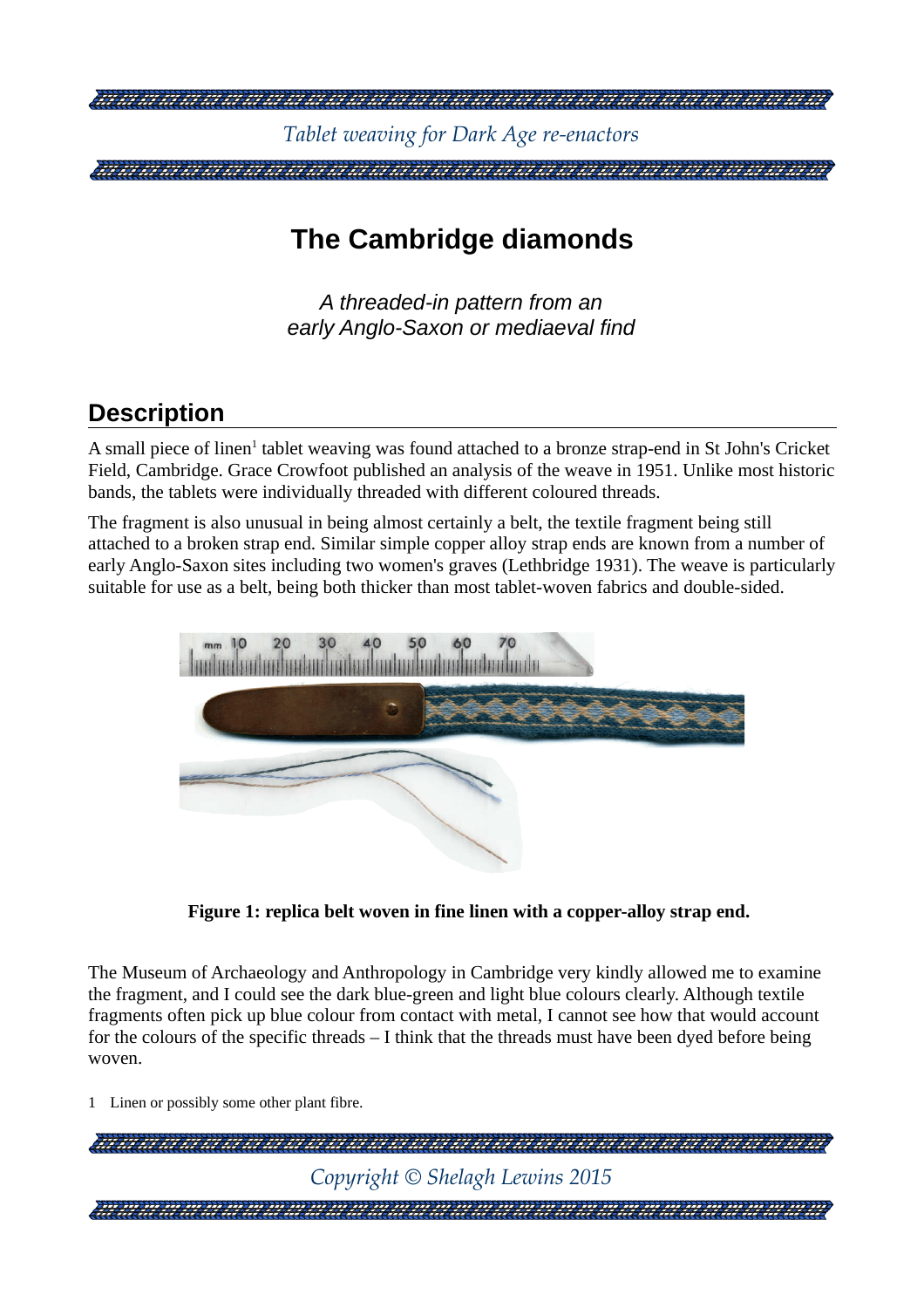This pattern is woven with an "idling" technique, in which each tablet is only turned ever other  $pick<sup>2</sup>$  $pick<sup>2</sup>$  $pick<sup>2</sup>$ .

Penelope Walton Rogers considers this fragment to be mediaeval based on weaving technique and the style of the strap end, but Gale Owen-Crocker accepts it as Anglo-Saxon. Although related weaves are known from an early Norwegian band and later mediaeval finds, I do not know of any other example of this exact pattern. In the absence of other examples of the same weave, it's hard to form a firm conclusion as to the date, but I suggest that it would be appropriate for any period of Anglo-Saxon re-enactment. Another tablet-woven belt fragment<sup>[3](#page-1-1)</sup> has recently been found at Saltwood; in combination with the strap ends in women's graves I think this provides good evidence for Anglo-Saxon women wearing tablet-woven belts with a simple riveted strap end. Being a diamond pattern, it would also be acceptable for Viking re-enactment.

There is no evidence for how the other end of a belt might be finished off. Suitable metal buckles don't seem to appear in the graves, so some kind of textile loop seems most likely.



**Figure 2: closeup of sample band.**

<span id="page-1-0"></span><sup>2</sup> One "pick" is a single unit of weaving, that is turn the tablets, clear and beat the shed, tighten and then pass the weft.

<span id="page-1-1"></span><sup>3</sup> A twill-effect tablet woven fragment was associated with a copper-alloy strap mount. The grave also contained beads and a girdle hanger so presumably represented a female costume.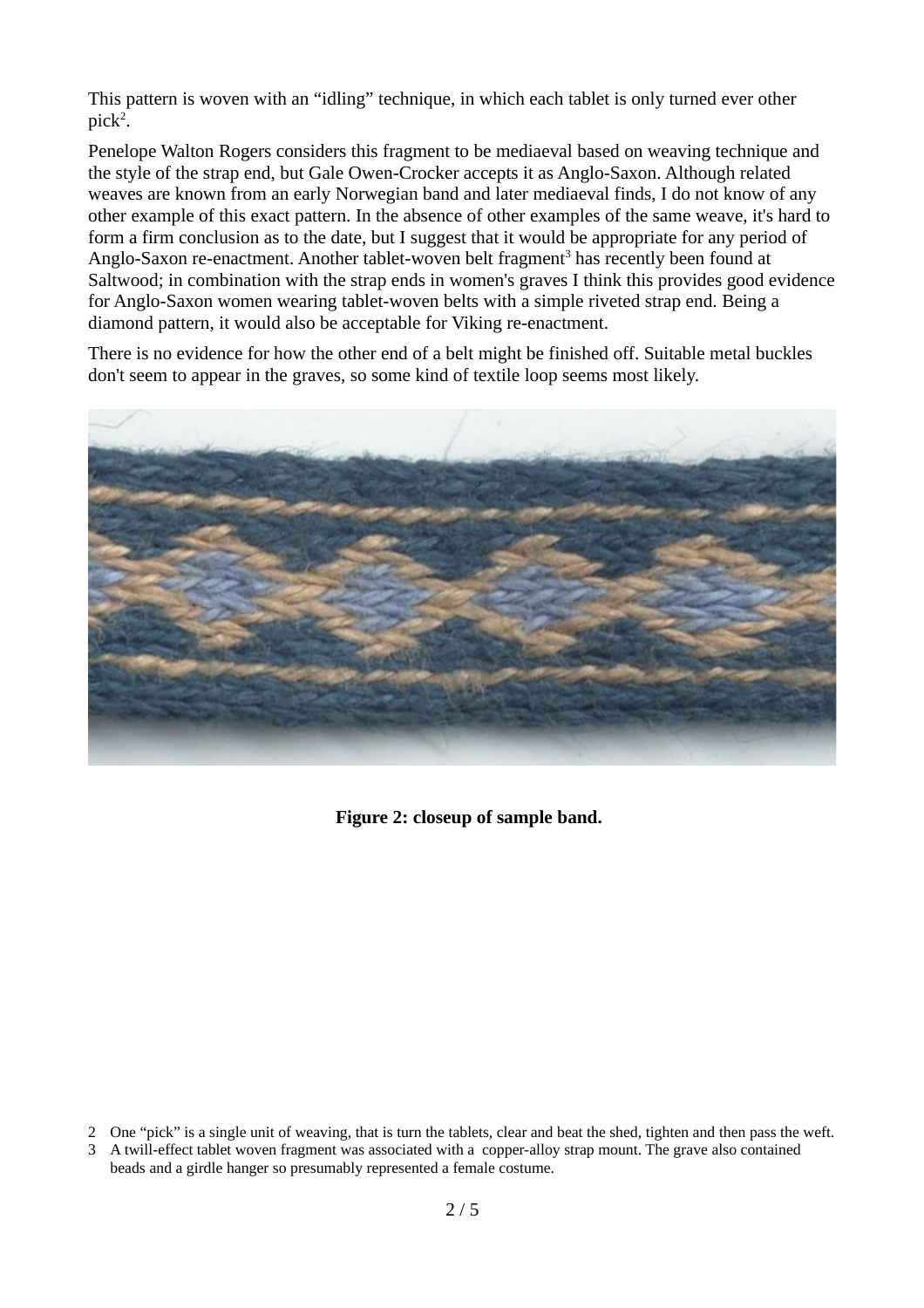| Difficulty                | Easy                                                                                                                                                                       |
|---------------------------|----------------------------------------------------------------------------------------------------------------------------------------------------------------------------|
| Authenticity              | A<br>An accurate copy of a specific band. Suitable for Viking and<br>Anglo-Saxon re-enactment, medium to high status.                                                      |
| Date                      | Disputed. Early Anglo-Saxon, or mediaeval.                                                                                                                                 |
| Location                  | Cambridge, England.                                                                                                                                                        |
| Number of pattern tablets | 18                                                                                                                                                                         |
| Number of border tablets  | $\overline{0}$                                                                                                                                                             |
| Weaving technique         | The warp-twined pattern is entirely determined by the<br>arrangement of threads in holes. The pattern tablets are turned<br>alternately in two packs, first odd then even. |

### **References**

**Crowfoot, Grace M.** *Textiles of the Saxon Period in the Museum of Archaeology and Ethnology, Proceedings of the Cambridge Antiquarian Society 44, pp. 26-32.* 1951.

**Lethbridge, T. C.** *Recent Excavations in Anglo-Saxon Cemeteries in Cambridgeshire & Suffolk.*  Published by the Cambridge Antiquarian Society by Bowes and Bowes, 1931.

**Owen-Crocker, Gale R.** *Dress in Anglo-Saxon England.* The Boydell Press, 2004.

**Walton Rogers, Penelope.** *Cloth and Clothing in Early Anglo-Saxon England (AD 450-700) (CBA Research Report 145)*. York: CBA, 2007.

**Walton Rogers, Penelope.** *Costume in the Early Anglo-Saxon Cemetery at Saltwood, Kent. The Anglo-Saxon Laboratory, 2006.* Available online: [http://www.aslab.co.uk/pangur-press/.](http://www.aslab.co.uk/pangur-press/)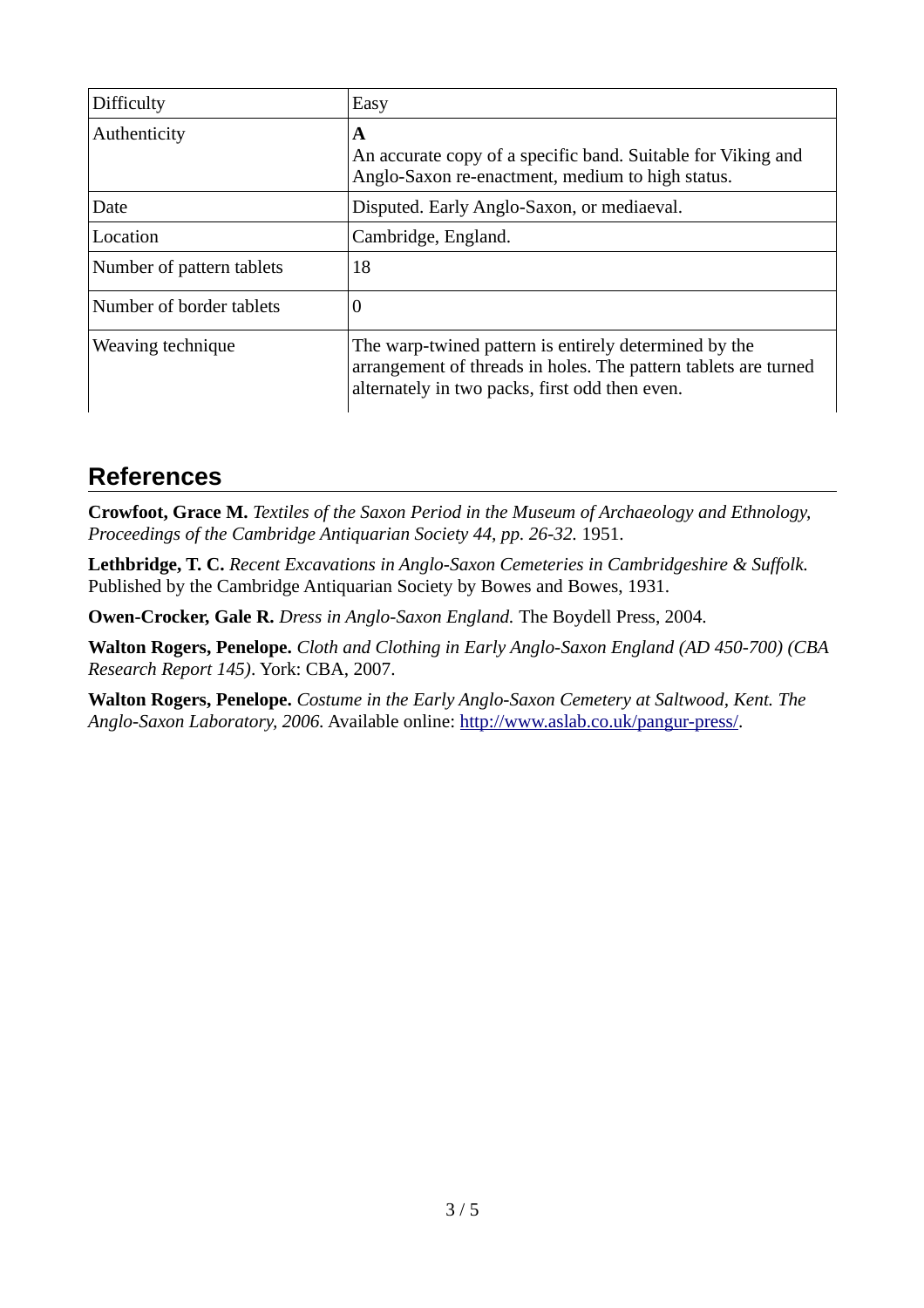### **Threading**

### **Pattern tablets**

Thread and arrange the tablets according to [Figure 3:](#page-3-0)

- 1. Thread the tablets individually with the correct colours.
- 2. Flip tablets as necessary so that they are correctly oriented, S or Z.<sup>[4](#page-3-2)</sup>
- 3. Turn tablets as necessary so that the colours are in the correct positions.



<span id="page-3-0"></span>**Figure 3: threading the tablets.**



*A, B, C, D show the positions of the threads in the threading diagram. Most weavers do not label their tablets because which hole is "A" changes as you turn them.*



#### **Figure 4: labelling the positions. Figure 5: turning the tablets forwards.**

*If you work with the woven band on your side of the tablets, push the top of the tablets away from you with your thumbs.*



<span id="page-3-1"></span>**Figure 6: flipping a tablet to change it from S to Z (top view).**

<span id="page-3-2"></span>4 Orientation refers to the direction the threads pass through the tablets [\(Figure 6\)](#page-3-1).